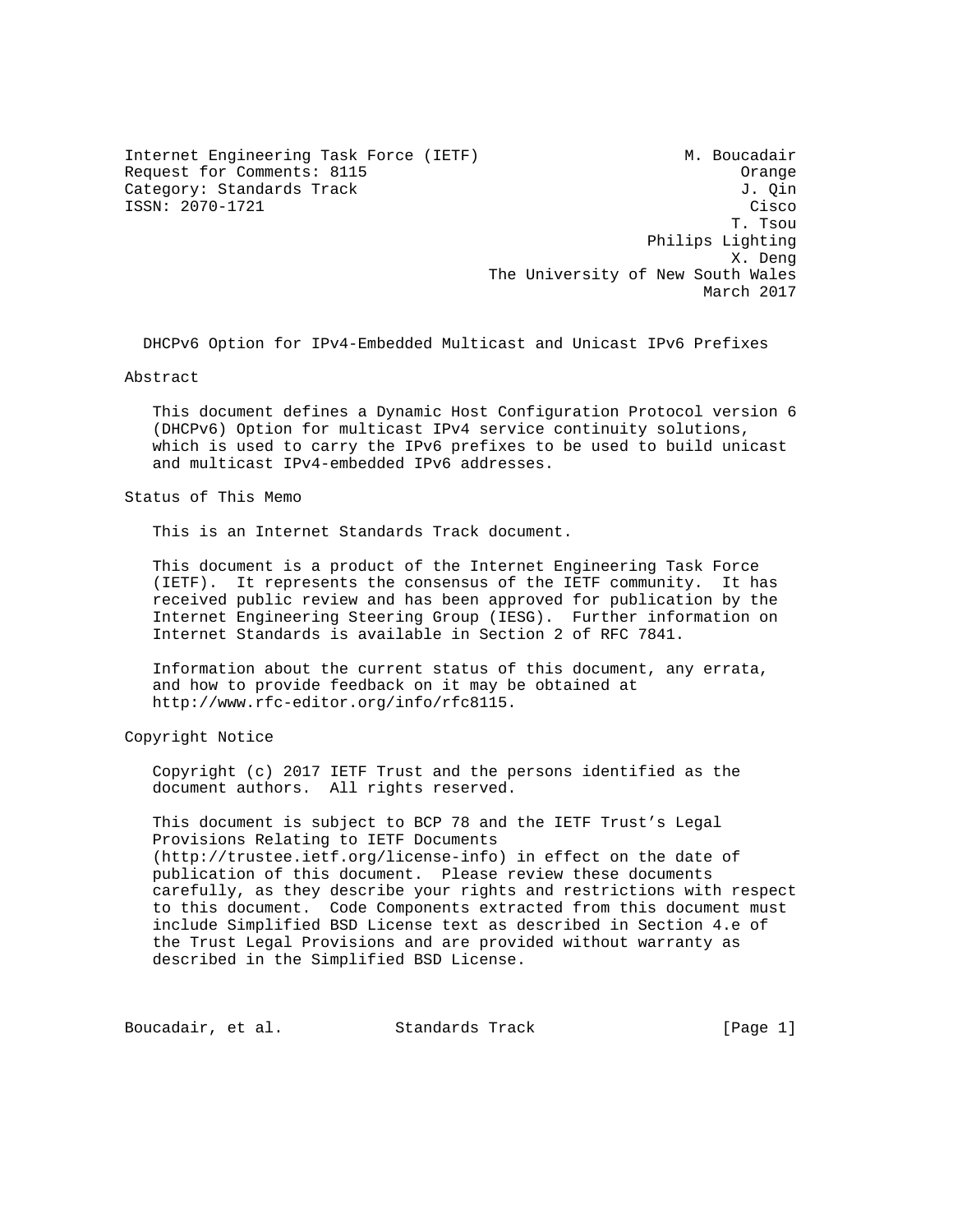Table of Contents

| Introduction $\ldots \ldots \ldots \ldots \ldots \ldots \ldots \ldots$ | -2                      |
|------------------------------------------------------------------------|-------------------------|
|                                                                        | $\mathcal{L}$           |
|                                                                        | -2                      |
| 3. OPTION V6_PREFIX64 DHCPv6 Option                                    | $\overline{\mathbf{3}}$ |
|                                                                        | 5                       |
| 5 <sub>1</sub>                                                         | 5                       |
| რ —                                                                    | -6                      |
|                                                                        | - 6                     |
| 7.1. Normative References                                              | - 6                     |
| 7.2. Informative References                                            | - 6                     |
| Appendix A. Configuration Recommendations for DHCP Servers             | 8                       |
|                                                                        | 8                       |
|                                                                        | 9                       |
|                                                                        |                         |

## 1. Introduction

 Several solutions (e.g., [RFC8114]) are proposed for the delivery of multicast services in the context of transition to IPv6. Even if these solutions may have different applicable use cases, they all use specific IPv6 addresses that embed IPv4 addresses, for both multicast group and source addresses.

 This document defines a DHCPv6 option [RFC3315] that carries the IPv6 prefixes to be used for constructing these IPv4-embedded IPv6 addresses.

 In particular, this option can be used in the context of Dual-Stack Lite (DS-Lite) [RFC6333], Stateless Address plus Port (A+P) [RFC6346], and other IPv4-IPv6 transition techniques.

1.1. Requirements Language

 The key words "MUST", "MUST NOT", "REQUIRED", "SHALL", "SHALL NOT", "SHOULD", "SHOULD NOT", "RECOMMENDED", "MAY", and "OPTIONAL" in this document are to be interpreted as described in RFC 2119 [RFC2119].

2. Terminology

This document makes use of the following terms:

 IPv4-embedded IPv6 address: an IPv6 address that embeds a 32-bit encoded IPv4 address [RFC6052]. An IPv4-embedded IPv6 address can be a unicast or a multicast address.

Boucadair, et al. Standards Track [Page 2]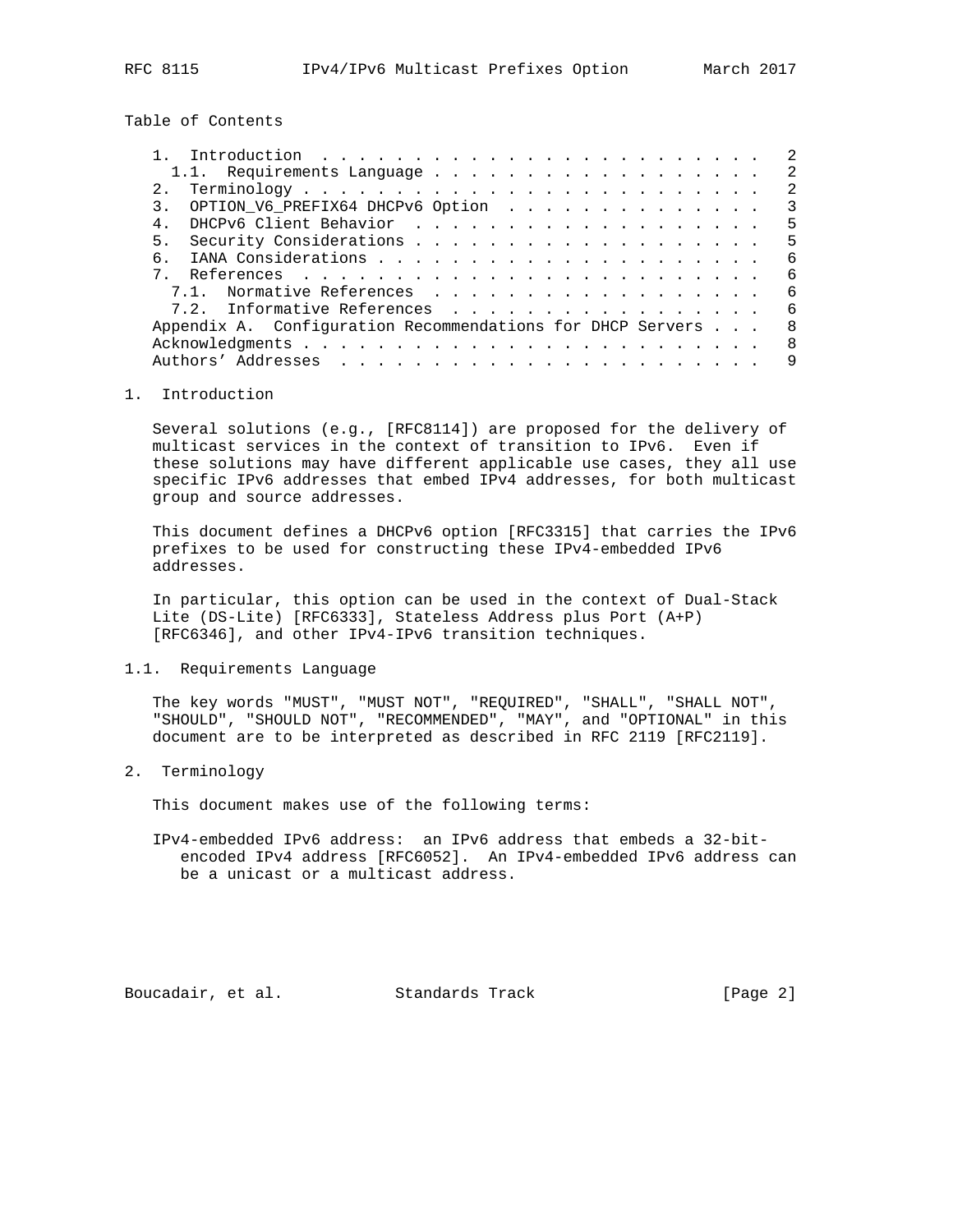Prefix64: an IPv6 prefix used for synthesizing IPv4-embedded IPv6 addresses. A Prefix64 can be unicast or multicast.

 Note: "64" is used as an abbreviation for IPv6-IPv4 interconnection.

- ASM\_mPrefix64: a multicast Prefix64 that belongs to the Any-Source Multicast (ASM) range.
- SSM\_mPrefix64: a multicast Prefix64 which belongs to the Source-Specific Multicast (SSM) [RFC4607] range.

 uPrefix64: a unicast Prefix64 for building the IPv4-embedded IPv6 addresses of multicast sources in SSM mode.

3. OPTION V6 PREFIX64 DHCPv6 Option

 OPTION\_V6\_PREFIX64 (Figure 1) conveys the IPv6 prefix(es) to be used (e.g., by an mB4 [RFC8114]) to synthesize IPv4-embedded IPv6 addresses.

 0 1 2 3 4 5 6 7 8 9 0 1 2 3 4 5 6 7 8 9 0 1 2 3 4 5 6 7 8 9 0 1 +-+-+-+-+-+-+-+-+-+-+-+-+-+-+-+-+-+-+-+-+-+-+-+-+-+-+-+-+-+-+-+-+ OPTION\_V6\_PREFIX64 | option-length +-+-+-+-+-+-+-+-+-+-+-+-+-+-+-+-+-+-+-+-+-+-+-+-+-+-+-+-+-+-+-+-+ | asm-length | | +-+-+-+-+-+-+-+-+ : : ASM\_mPrefix64 : +-+-+-+-+-+-+-+-+-+-+-+-+-+-+-+-+-+-+-+-+-+-+-+-+-+-+-+-+-+-+-+-+ | ssm-length | | +-+-+-+-+-+-+-+-+ : SSM\_mPrefix64 +-+-+-+-+-+-+-+-+-+-+-+-+-+-+-+-+-+-+-+-+-+-+-+-+-+-+-+-+-+-+-+-+ | unicast-length| | +-+-+-+-+-+-+-+-+ : uPrefix64 (Variable) +-+-+-+-+-+-+-+-+-+-+-+-+-+-+-+-+-+-+-+-+-+-+-+-+-+-+-+-+-+-+-+-+

Figure 1: Option Format for OPTION\_V6\_PREFIX64

 The fields of the option shown in Figure 1 are as follows: option-code: OPTION\_V6\_PREFIX64 (see Section 6). option-length: length of the option, in octets.

Boucadair, et al. Standards Track [Page 3]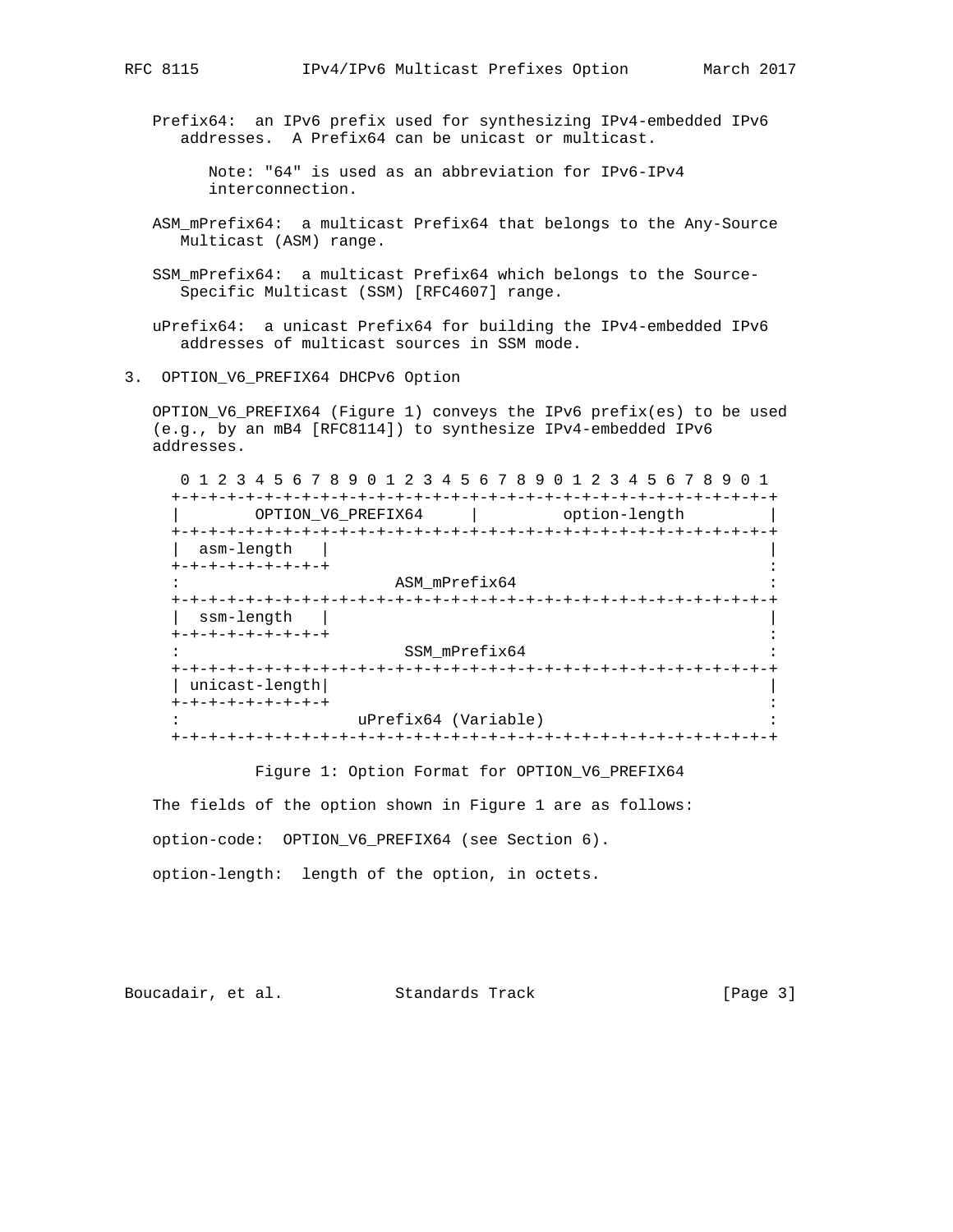- asm-length: the prefix length for the ASM IPv4-embedded prefix, as an 8-bit unsigned integer. This field represents the number of valid leading bits in the prefix. This field MUST be set to 96.
- ASM\_mPrefix64: this field identifies the IPv6 multicast prefix to be used to synthesize the IPv4-embedded IPv6 addresses of the multicast groups in the ASM mode. The conveyed multicast IPv6 prefix MUST belong to the ASM range.
- ssm-length: the prefix length for the SSM IPv4-embedded prefix, as an 8-bit unsigned integer. This field represents the number of valid leading bits in the prefix. This field MUST be set to 96.
- SSM\_mPrefix64: this field identifies the IPv6 multicast prefix to be used to synthesize the IPv4-embedded IPv6 addresses of the multicast groups in SSM mode. The conveyed multicast IPv6 prefix MUST belong to the SSM range.
- unicast-length: the prefix length for the IPv6 unicast prefix to be used to synthesize the IPv4-embedded IPv6 addresses of the multicast sources, as an 8-bit unsigned integer. As specified in [RFC6052], the unicast-length MUST be one of 32, 40, 48, 56, 64, or 96. This field represents the number of valid leading bits in the prefix.
- uPrefix64: this field identifies the IPv6 unicast prefix to be used in SSM mode for constructing the IPv4-embedded IPv6 addresses representing the IPv4 multicast sources in the IPv6 domain. uPrefix64 may also be used to extract the IPv4 address from the received multicast data flows. It is a variable-size field with the length of the field defined by the unicast-length field and is rounded up to the nearest octet boundary. In this case, any additional padding bits must be zeroed. The address mapping MUST follow the guidelines documented in [RFC6052].

 Multiple instances of OPTION\_V6\_PREFIX64 may be returned to a DHCPv6 client. Configuration recommendations for DHCP servers are listed in Appendix A.

 Note that it was tempting to define three distinct DHCPv6 options, but that approach was not adopted because it has a side effect: the specification of a DHCPv6 option that could be used to discover unicast Prefix64s in environments where multicast is not enabled. Such a side effect conflicts with the recommendation to support the Well-Known DNS Name heuristic discovery-based method for unicast-only environments (Section 6 of [RFC7051]).

Boucadair, et al. Standards Track [Page 4]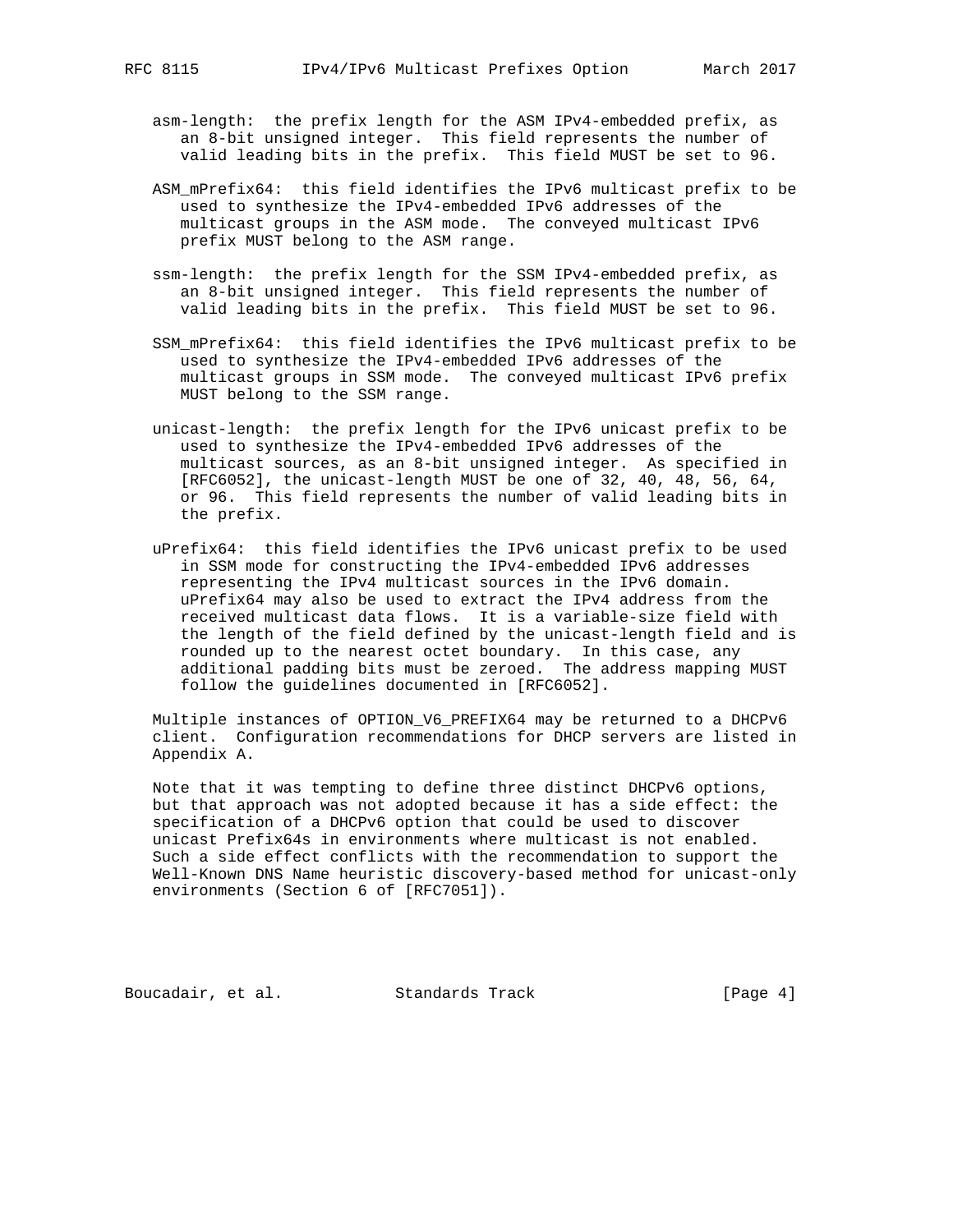### 4. DHCPv6 Client Behavior

 To retrieve the IPv6 prefixes that will be used to synthesize unicast and multicast IPv4-embedded IPv6 addresses, the DHCPv6 client MUST include the OPTION\_V6\_PREFIX64 code in its OPTION\_ORO. If the DHCPv6 client receives more than one OPTION\_V6\_PREFIX64 option from the DHCPv6 server:

- o If each enclosed IPv6 multicast prefix has a distinct scope [RFC7346], the client MUST select the appropriate IPv6 multicast prefix whose scope matches the IPv4 multicast address used to synthesize an IPv4-embedded IPv6 multicast address.
- o If at least two of the received options convey IPv6 multicast prefixes that have the same scope, the said options MUST be discarded.

 If asm-length, ssm-length and unicast-length fields are all set to 0, the DHCPv6 client MUST behave as if OPTION\_V6\_PREFIX64 had not been received in the response received from the DHCPv6 server.

 If the asm-length field is non-null, the IPv6 prefix identified by ASM\_mPrefix64 is used to synthesize IPv4-embedded IPv6 multicast addresses in the ASM range. This is achieved by concatenating the ASM\_mPrefix64 and the IPv4 multicast address; the IPv4 multicast address is inserted in the last 32 bits of the IPv4-embedded IPv6 multicast address.

 If the ssm-length field is non-null, the IPv6 prefix identified by SSM\_mPrefix64 is used to synthesize IPv4-embedded IPv6 multicast addresses in the SSM range. This is achieved by concatenating the SSM\_mPrefix64 and the IPv4 multicast address; the IPv4 multicast address is inserted in the last 32 bits of the IPv4-embedded IPv6 multicast address.

 If the unicast-length field is non-null, the IPv6 prefix identified by uPrefix64 is used to synthesize IPv4-embedded IPv6 unicast addresses as specified in [RFC6052].

5. Security Considerations

 The security considerations documented in [RFC3315] and [RFC6052] are to be considered.

Boucadair, et al. Standards Track [Page 5]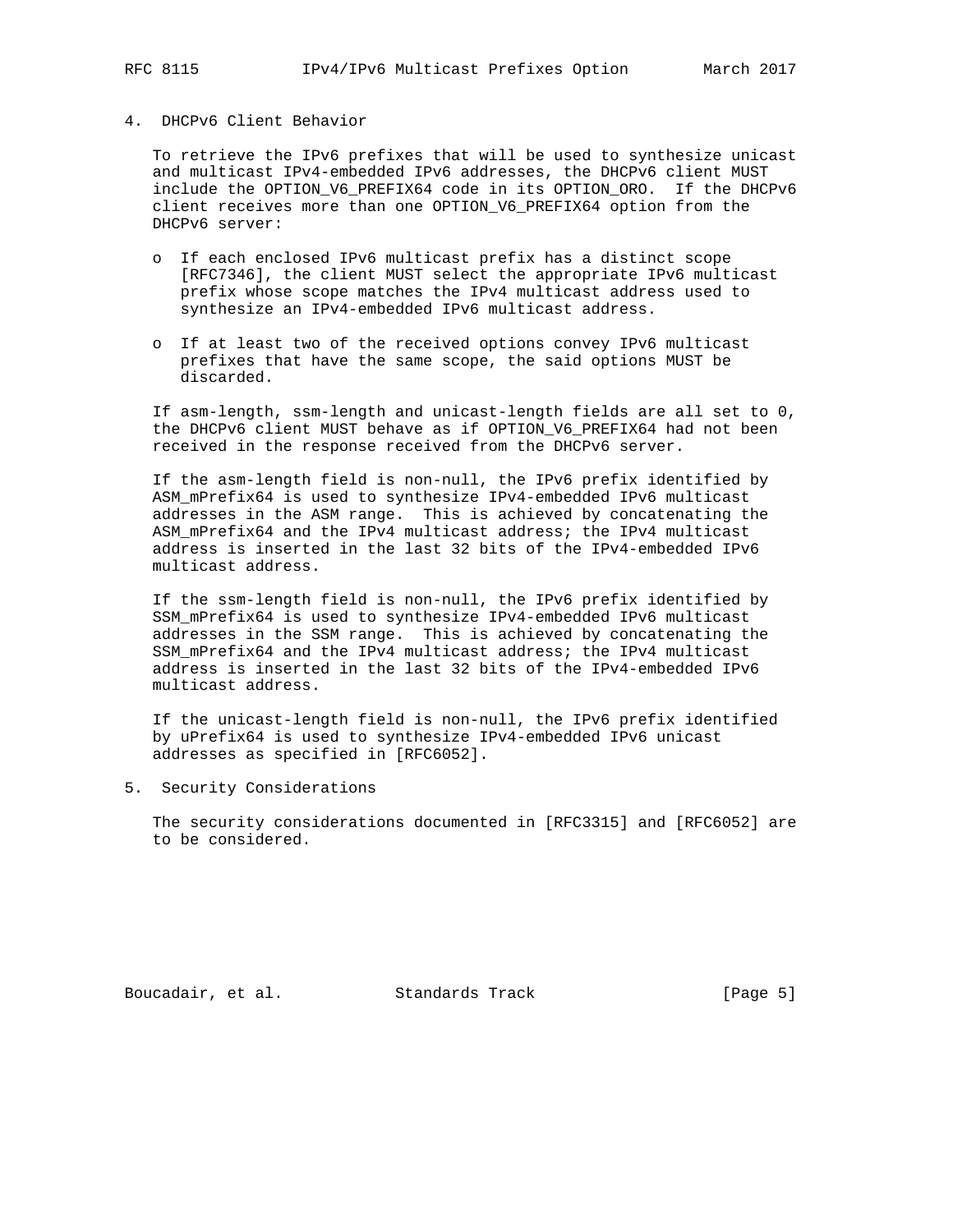## 6. IANA Considerations

 IANA has assigned the following option code in the "Dynamic Host Configuration Protocol for IPv6 (DHCPv6)" registry <http://www.iana.org/assignments/dhcpv6-parameters>:

Option Name **Value**  ------------------ ----- OPTION\_V6\_PREFIX64 113

- 7. References
- 7.1. Normative References
	- [RFC2119] Bradner, S., "Key words for use in RFCs to Indicate Requirement Levels", BCP 14, RFC 2119, DOI 10.17487/RFC2119, March 1997, <http://www.rfc-editor.org/info/rfc2119>.
	- [RFC3315] Droms, R., Ed., Bound, J., Volz, B., Lemon, T., Perkins, C., and M. Carney, "Dynamic Host Configuration Protocol for IPv6 (DHCPv6)", RFC 3315, DOI 10.17487/RFC3315, July 2003, <http://www.rfc-editor.org/info/rfc3315>.
	- [RFC4607] Holbrook, H. and B. Cain, "Source-Specific Multicast for IP", RFC 4607, DOI 10.17487/RFC4607, August 2006, <http://www.rfc-editor.org/info/rfc4607>.
	- [RFC6052] Bao, C., Huitema, C., Bagnulo, M., Boucadair, M., and X. Li, "IPv6 Addressing of IPv4/IPv6 Translators", RFC 6052, DOI 10.17487/RFC6052, October 2010, <http://www.rfc-editor.org/info/rfc6052>.

# 7.2. Informative References

- [RFC2365] Meyer, D., "Administratively Scoped IP Multicast", BCP 23, RFC 2365, DOI 10.17487/RFC2365, July 1998, <http://www.rfc-editor.org/info/rfc2365>.
- [RFC6333] Durand, A., Droms, R., Woodyatt, J., and Y. Lee, "Dual- Stack Lite Broadband Deployments Following IPv4 Exhaustion", RFC 6333, DOI 10.17487/RFC6333, August 2011, <http://www.rfc-editor.org/info/rfc6333>.
- [RFC6346] Bush, R., Ed., "The Address plus Port (A+P) Approach to the IPv4 Address Shortage", RFC 6346, DOI 10.17487/RFC6346, August 2011, <http://www.rfc-editor.org/info/rfc6346>.

Boucadair, et al. Standards Track [Page 6]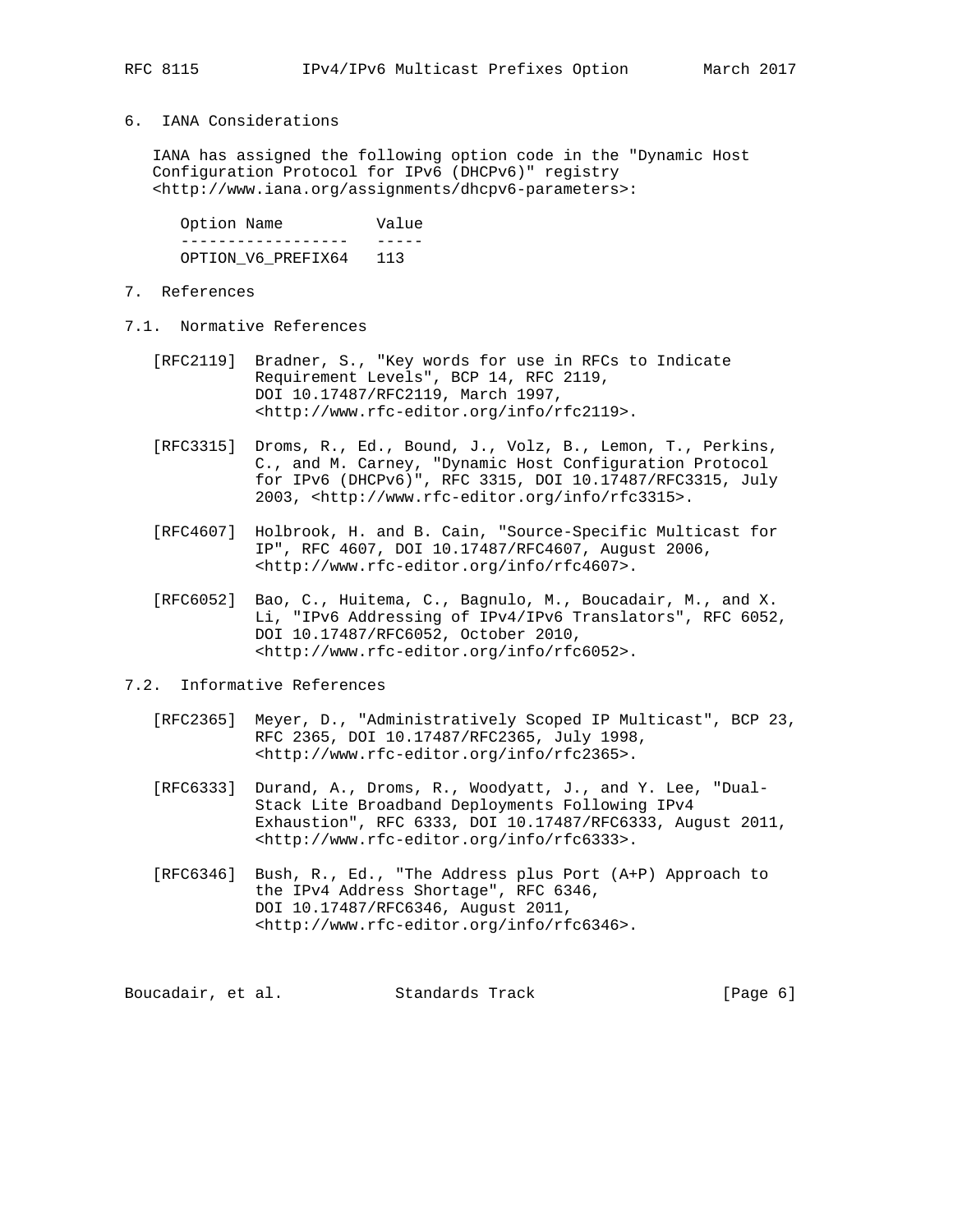- [RFC7051] Korhonen, J., Ed. and T. Savolainen, Ed., "Analysis of Solution Proposals for Hosts to Learn NAT64 Prefix", RFC 7051, DOI 10.17487/RFC7051, November 2013, <http://www.rfc-editor.org/info/rfc7051>.
- [RFC7346] Droms, R., "IPv6 Multicast Address Scopes", RFC 7346, DOI 10.17487/RFC7346, August 2014, <http://www.rfc-editor.org/info/rfc7346>.
- [RFC8114] Boucadair, M., Qin, C., Jacquenet, C., Lee, Y., and Q. Wang, "Delivery of IPv4 Multicast Services to IPv4 Clients over an IPv6 Multicast Network", RFC 8114, DOI 10.17487/RFC8114, March 2017, <http://www.rfc-editor.org/info/rfc8114>.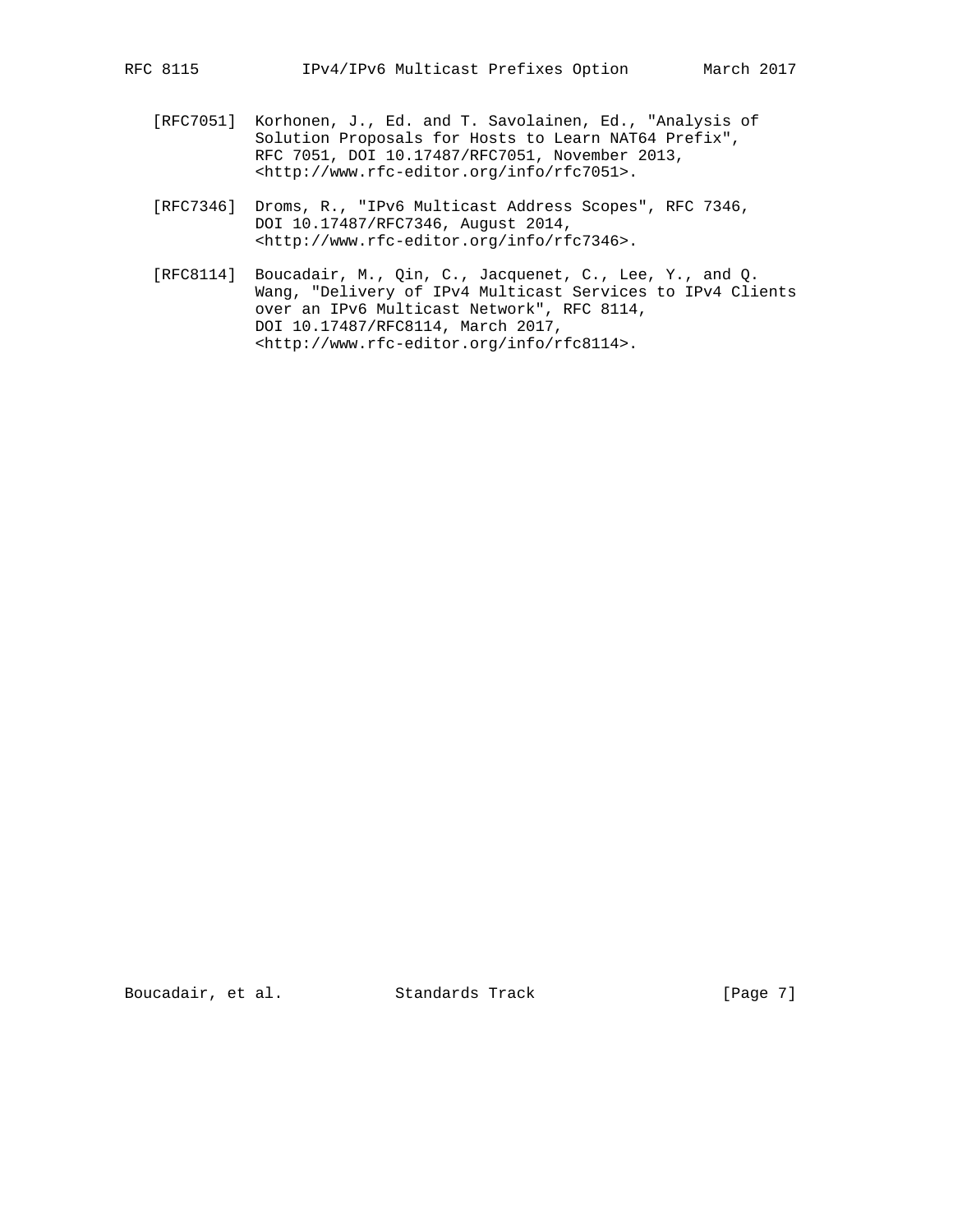Appendix A. Configuration Recommendations for DHCP Servers

 This appendix details a set of non-normative configuration recommendations:

- o DHCP servers supporting OPTION\_V6\_PREFIX64 must be configured with ASM\_mPrefix64 or SSM\_mPrefix64, and may be configured with both.
- o uPrefix64 must also be configured when SSM\_mPrefix64 is provided.
- o uPrefix64 may be configured when ASM\_mPrefix64 is provided.

 Note that uPrefix64 is not mandatory for the ASM case if, for example, a local address mapping algorithm is supported or the Well-Known Prefix (64:ff9b::/96) is used.

- o Both ASM\_mPrefix64 and SSM\_mPrefix64 may be configured and therefore be returned to a requesting DHCP client in the same OPTION\_V6\_PREFIX64. In particular, if both SSM and ASM modes are supported, ASM\_mPrefix64 and SSM\_mPrefix64 prefixes must be configured. For SSM deployments, both SSM\_mPrefix64 and uPrefix64 must be configured.
- o When a multicast Prefix64 (ASM\_mPrefix64 or SSM\_mPrefix64) is configured, the length of the prefix must be /96.
- o When distinct IPv6 multicast address scopes [RFC7346] are required to preserve the scope when translating IPv4 multicast addresses (Section 8 of [RFC2365]), each scope is configured as a separate OPTION\_V6\_PREFIX64. How DHCP servers are configured to separate multicast Prefix64 per scope is implementation specific and not covered by this document.
- o When scope preservation is not required, only one instance of OPTION\_V6\_PREFIX64 is configured.

Acknowledgments

 Thanks to C. Jacquenet, S. Venaas, B. Volz, T. Taylor, R. Weber, R. Even, J. Sheng, T. Mrugalski, and T. Chown for their review.

Many thanks to I. Farrer and T. Lemon for the comments.

Boucadair, et al. Standards Track [Page 8]